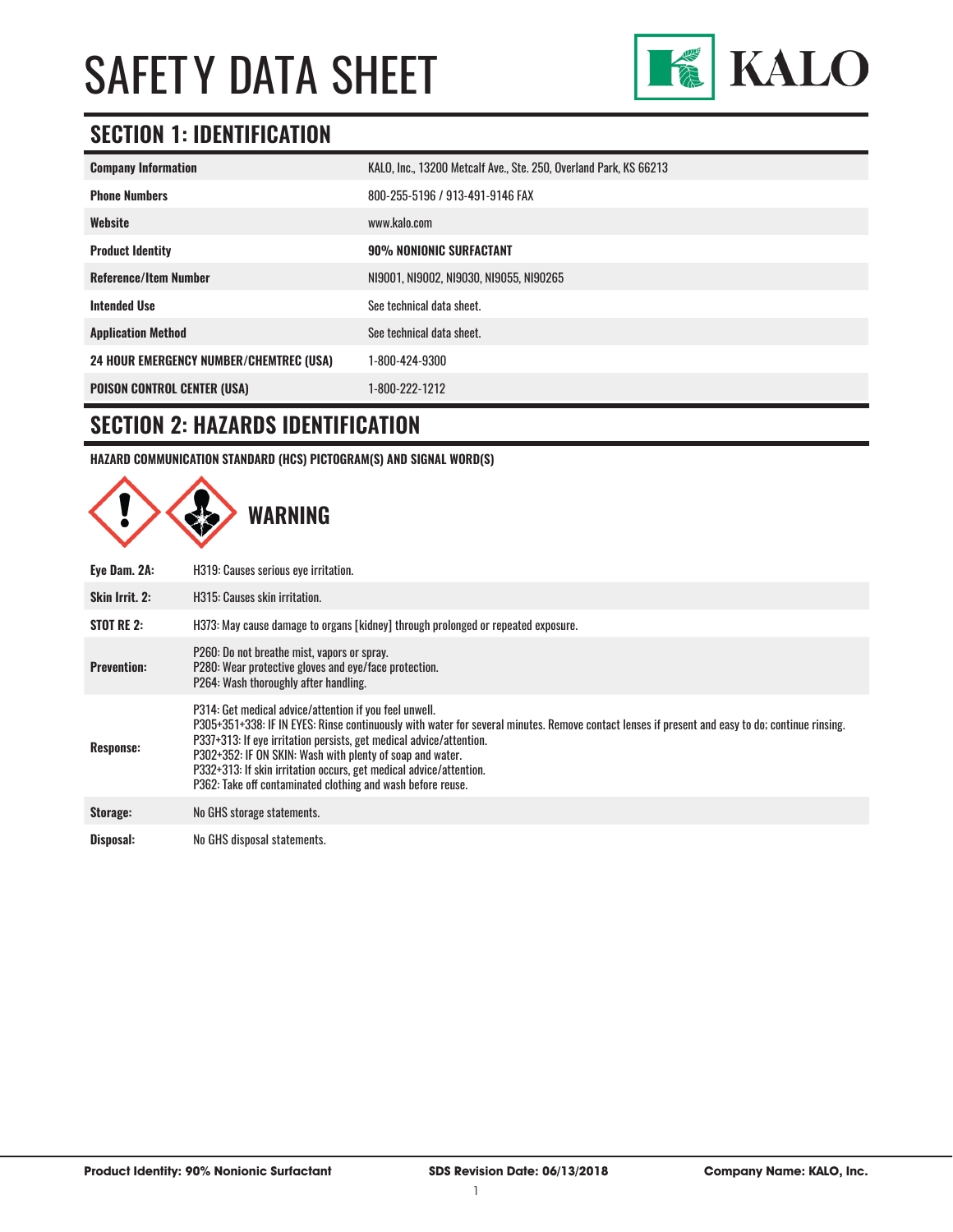

#### **SECTION 3: COMPOSITION/INFORMATION ON INGREDIENTS**

**This product is labeled with the following GHS Classifications, as it contains substances that present a hazard within the meaning of the relevant State and Federal Hazardous Substances regulations. This product is a proprietary blend. In accordance with paragraph (i) of§ 1910.1200, the specific chemical identity and/or exact percentage (concentration) of composition has been withheld as a trade secret.**

| <b>Ingredient/Chemical Designations:</b> | <b>Proprietary Surfactant</b>                                                                                  |  |
|------------------------------------------|----------------------------------------------------------------------------------------------------------------|--|
| <b>CAS No.:</b>                          | Proprietary                                                                                                    |  |
| Weight %:                                | $50 - 75$                                                                                                      |  |
| Notes:                                   | [1] Substance classified with a health or environmental hazard. [2] Substance with a workplace exposure limit. |  |
| <b>Ingredient/Chemical Designations:</b> | <b>Proprietary Surfactant</b>                                                                                  |  |
| <b>CAS No.:</b>                          | Proprietary                                                                                                    |  |
| Weight %:                                | $1.0 - 10$                                                                                                     |  |
| Notes:                                   | [1] Substance classified with a health or environmental hazard.                                                |  |
| <b>Ingredient/Chemical Designations:</b> | <b>Proprietary Solvent</b>                                                                                     |  |
| <b>CAS No.:</b>                          | Proprietary                                                                                                    |  |
| Weight %:                                | $1.0 - 10$                                                                                                     |  |
| Notes:                                   | [1] Substance classified with a health or environmental hazard.                                                |  |

### **SECTION 4: FIRST AID MEASURES**

#### **[DESCRIPTIONS]**

| General:           | In all cases of doubt, or when symptoms persist, seek medical attention. Never give anything by mouth to an unconscious person.                                                                                                         |
|--------------------|-----------------------------------------------------------------------------------------------------------------------------------------------------------------------------------------------------------------------------------------|
| <b>Inhalation:</b> | Remove to fresh air. Keep patient warm and at rest. If breathing is irregular or stopped, give artificial respiration. If unconscious, place in the recovery<br>position and obtain immediate medical attention. Give nothing by mouth. |
| Eyes:              | Irrigate copiously with clean fresh water for at least 10 minutes, holding the eyelids apart and seek medical attention.                                                                                                                |
| Skin:              | Remove contaminated clothing. Wash skin thoroughly with soap and water or use a recognized skin cleanser. Do NOT use solvents or thinners.                                                                                              |
| Ingestion:         | If accidentally swallowed, obtain immediate medical attention. Keep at rest, Do NOT induce vomiting.                                                                                                                                    |
|                    | [MOST IMPORTANT SYMPTOMS AND EFFECTS, BOTH ACUTE AND DELAYED]                                                                                                                                                                           |
| Overview:          | No adverse symptoms or effects anticipated under normal handling conditions. See Section 2 for further details.                                                                                                                         |
| Eyes:              | <b>Causes serious eye irritation.</b>                                                                                                                                                                                                   |
| Skin:              | Causes skin irritation.                                                                                                                                                                                                                 |

#### **SECTION 5: FIREFIGHTING MEASURES**

**Extinguishing Media:** Recommended extinguishing media: alcohol resistant foam, CO2 , powder, water spray. Do not use water jet. Special Hazards:<br> **Special Hazards:** Combustion may yield smoke, carbon monoxide, and other products of incomplete combustion. Oxides of sulfur, nitrogen or phosphorus may also be formed. Do not breathe mist, vapors or spray. **Advice For Firefighters:** Evacuate area. Prevent contamination from run-off of adjacent areas, streams, drinking water and sewers. Do not flush down sewers or other drainage systems. Exposed firefighters must wear standard protective equipment and in enclosed areas self-contained breathing apparatus. Use water-spray to cool fire-exposed surfaces and personnel.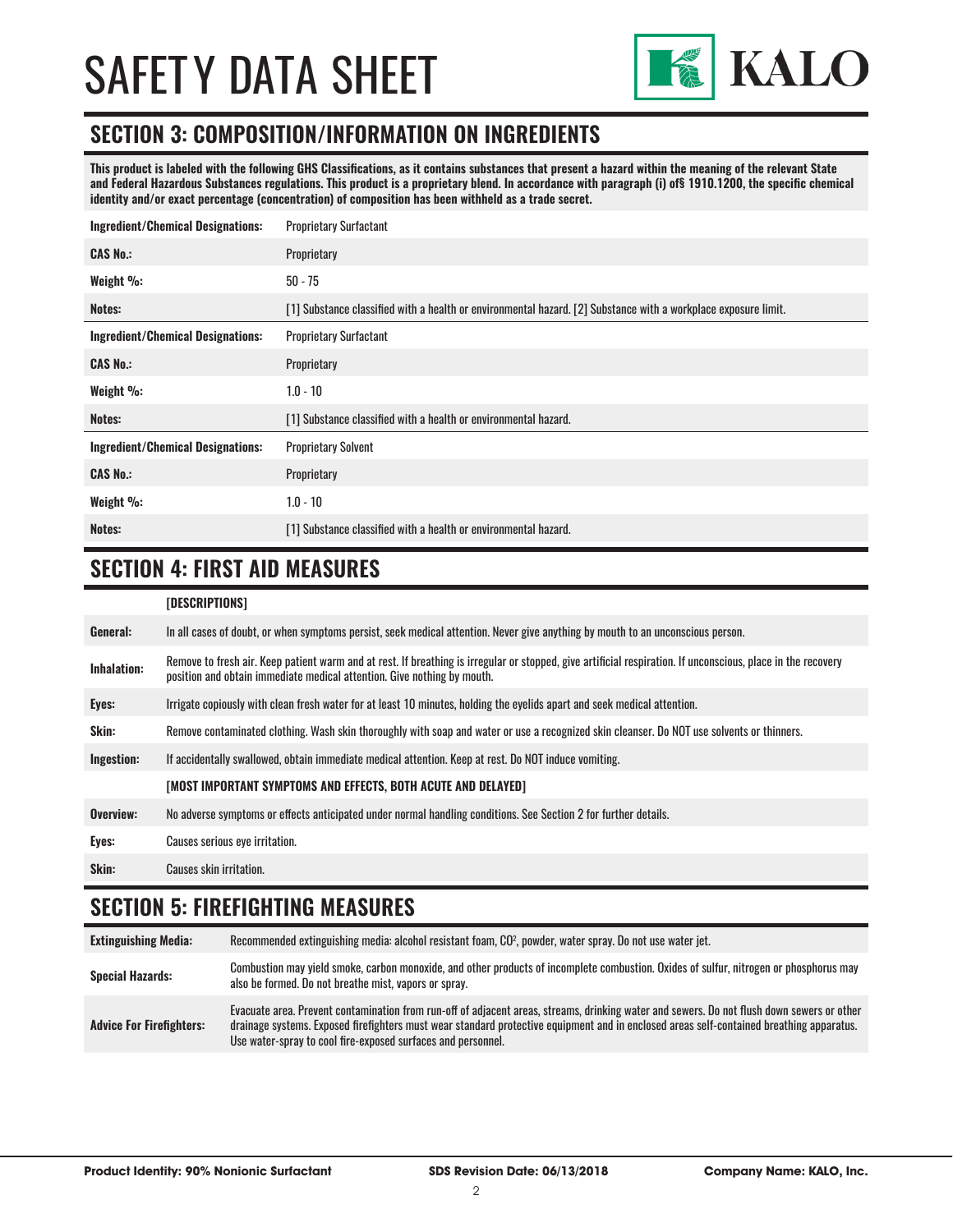

### **SECTION 6: ACCIDENTAL RELEASE MEASURES**

| <b>Precautions/Procedures:</b>                                         | Keep all sources of ignition away from spill/release. In case of a major spill or spillage in a confined space evacuate the area and<br>check vapor levels.                                                                                                                                                                                                                                                                                                                                                                                                                                                                                                               |
|------------------------------------------------------------------------|---------------------------------------------------------------------------------------------------------------------------------------------------------------------------------------------------------------------------------------------------------------------------------------------------------------------------------------------------------------------------------------------------------------------------------------------------------------------------------------------------------------------------------------------------------------------------------------------------------------------------------------------------------------------------|
| <b>Environmental Precautions:</b>                                      | Do not allow spills to enter drains or water courses.                                                                                                                                                                                                                                                                                                                                                                                                                                                                                                                                                                                                                     |
| <b>Methods and Material For</b><br><b>Containment and Cleaning Up:</b> | Ventilate the area and avoid breathing vapors. Take the personal protective measures listed in Section 8. Contain and absorb spillage<br>with non-combustible materials (e.g. sand/earth/vermiculite). Place in closed containers outside buildings and dispose of according<br>to the Waste Regulations (see Section 13). Clean, preferably with a detergent. Do not use solvents. Do not allow spills to enter drains<br>or water courses. If drains, sewers, streams or lakes are contaminated, inform the local water company immediately. In the case of<br>contamination of rivers, streams, or lakes, the Environmental Protection Agency should also be informed. |

#### **SECTION 7: HANDLING AND STORAGE**

| <b>Precautions For Safe Handling:</b> | Do not get in eyes, on skin, or on clothing. Do not breathe vapors or mists. Keep container closed. Use only with adequate ventilation.<br>Use good personal hygiene practices. Wash hands before eating, drinking, smoking. Remove contaminated clothing and wash before<br>reuse. Destroy contaminated belts and shoes and other items that cannot be decontaminated. See Section 2 for further details. |
|---------------------------------------|------------------------------------------------------------------------------------------------------------------------------------------------------------------------------------------------------------------------------------------------------------------------------------------------------------------------------------------------------------------------------------------------------------|
| <b>Conditions For Safe Storage:</b>   | Store in tightly closed containers in dry, well-ventilated area, away from excessive heat and incompatibles. See Section 2 for further<br>details.                                                                                                                                                                                                                                                         |
| <b>Incompatible Materials:</b>        | Oxidizing agents.                                                                                                                                                                                                                                                                                                                                                                                          |
| <b>Specific End Use(s):</b>           | See technical data sheet.                                                                                                                                                                                                                                                                                                                                                                                  |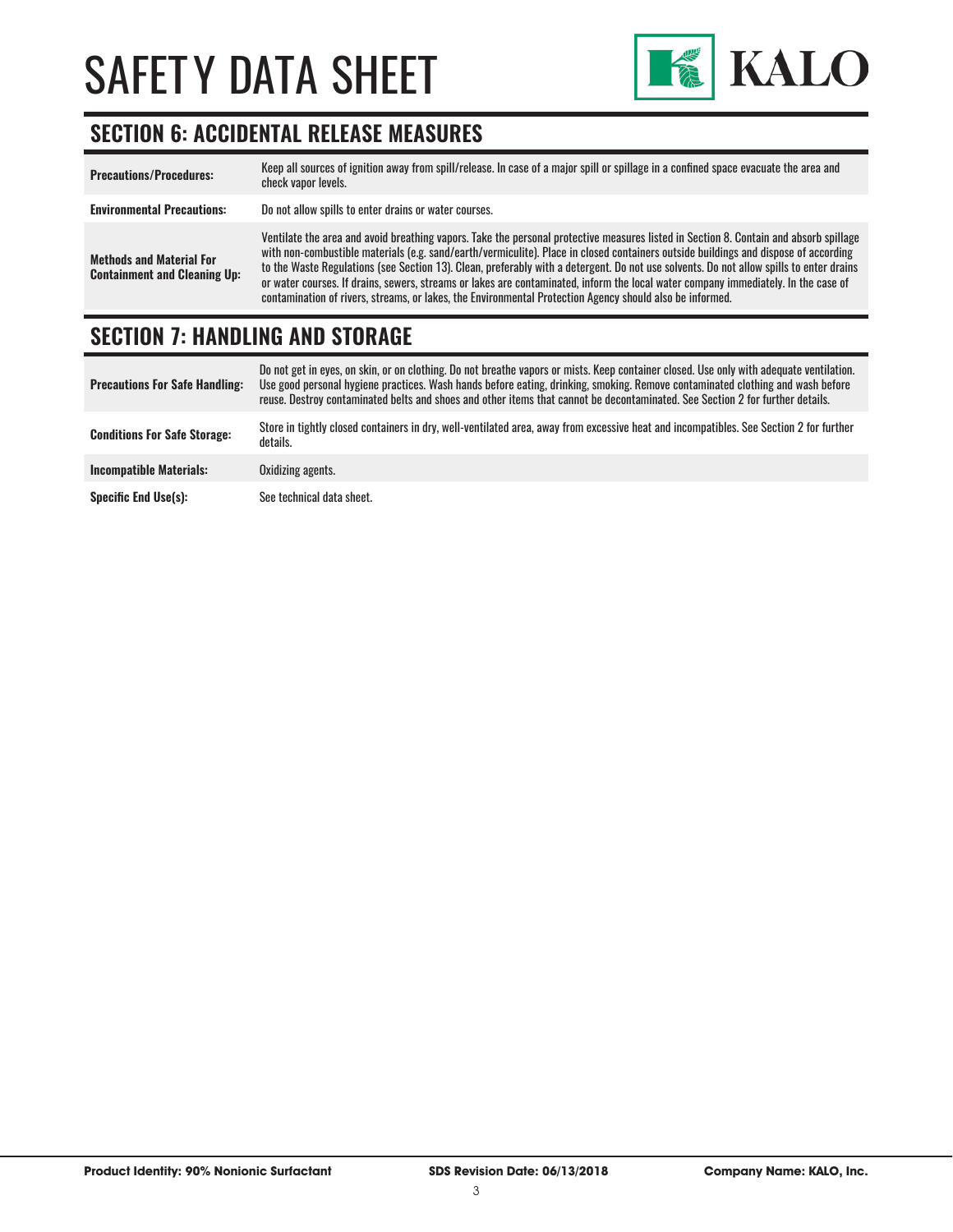

### **SECTION 8: EXPOSURE CONTROLS/PERSONAL PROTECTION**

**Exposure Data:** This product contains the following ingredient (at greater than 0.1%) with established limits for exposure under OSHA, ACGIH and/or NIOSH.

| <b>CAS No.</b> | Ingredient                    | <b>Source</b> | Value                                           |
|----------------|-------------------------------|---------------|-------------------------------------------------|
| Proprietary    | <b>Proprietary Surfactant</b> | OSHA          | TWA: $15mg/m^3$ (total) / TWA: $5mg/m^3$ (resp) |
|                |                               | ACGIH         | TWA: $3mg/m^3$ (resp) / $10mg/m^3$ (mist)       |
|                |                               | NIOSH         | <b>No Established RELs</b>                      |
| <b>CAS No.</b> | Ingredient                    | <b>Source</b> | Value                                           |
| Proprietary    |                               | <b>OSHA</b>   | No Established Limit                            |
|                | <b>Proprietary Solvent</b>    | ACGIH         | No Established Limit                            |
|                |                               | <b>NIOSH</b>  | No Established Limit                            |
| <b>CAS No.</b> | Ingredient                    | <b>Source</b> | Value                                           |
| Proprietary    | <b>Proprietary Surfactant</b> | <b>OSHA</b>   | No Established Limit                            |
|                |                               | <b>ACGIH</b>  | No Established Limit                            |
|                |                               | <b>NIOSH</b>  | No Established Limit                            |

**Carcinogen Data:** This product contains no ingredients (at greater than 0.1%) that are suspected of being or known to be a carcinogen under OSHA, NTP or IARC.

| <b>CAS No.</b> | Ingredient                    | <b>Source</b> | Value                                                                 |
|----------------|-------------------------------|---------------|-----------------------------------------------------------------------|
| Proprietary    | <b>Proprietary Solvent</b>    | <b>OSHA</b>   | Select Carcinogen: No                                                 |
|                |                               | <b>NTP</b>    | Known: No / Suspected: No                                             |
|                |                               | <b>IARC</b>   | Group 1: No / Group 2a: No / Group 2b: No / Group 3: No / Group 4: No |
| <b>CAS No.</b> | Ingredient                    | <b>Source</b> | Value                                                                 |
| Proprietary    |                               | <b>OSHA</b>   | Select Carcinogen: No                                                 |
|                | <b>Proprietary Solvent</b>    | <b>NTP</b>    | Known: No / Suspected: No                                             |
|                |                               | <b>IARC</b>   | Group 1: No / Group 2a: No / Group 2b: No / Group 3: No / Group 4: No |
| <b>CAS No.</b> | Ingredient                    | <b>Source</b> | Value                                                                 |
| Proprietary    | <b>Proprietary Surfactant</b> | OSHA          | Select Carcinogen: No                                                 |
|                |                               | <b>NTP</b>    | Known: No / Suspected: No                                             |
|                |                               | <b>IARC</b>   | Group 1: No / Group 2a: No / Group 2b: No / Group 3: No / Group 4: No |

**[PERSONAL PROTECTIVE EQUIPMENT]**

**Respiratory:** If workers are exposed to concentrations above the exposure limit, they must use the appropriate certified respirators.

**Eyes:** Wear safety eyewear (e.g. safety spectacles/goggles/visors) to protect against the splash of liquids.

**Skin:** Overalls, which cover the body, arms, and legs, should be worn. Skin should not be exposed. All parts of the body should be washed after contact.

**Engineering Controls:** Provide adequate ventilation. Where reasonably practicable, this should be achieved by the use of local exhaust ventilation and good general extraction. If these are not sufficient to maintain concentrations of particulates, and any vapor below occupational exposure limits, suitable respiratory protection must be worn.

**Other Work Practices:** See technical data sheet.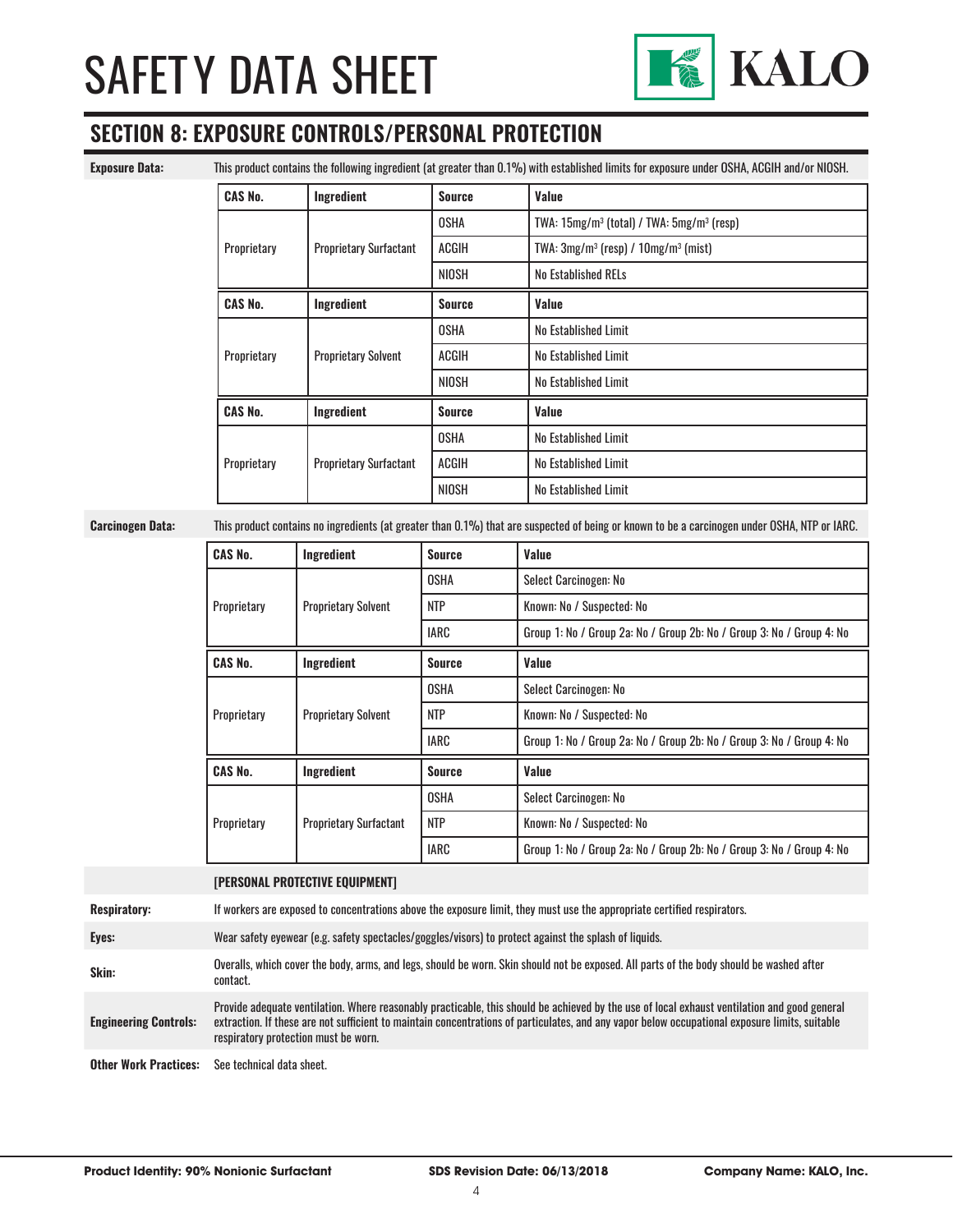

### **SECTION 9: PHYSICAL AND CHEMICAL PROPERTIES**

| Appearance:                                       | <b>Clear Pale Yellow Liquid</b>      |
|---------------------------------------------------|--------------------------------------|
| Odor:                                             | Mild                                 |
| <b>Odor Threshold:</b>                            | <b>Not Measured</b>                  |
| pH:                                               | $8.0 - 8.5$ (1% aqueous solution)    |
| <b>Specific Gravity:</b>                          | $1.15 - 1.19$ @ 20°C                 |
| <b>Flashpoint:</b>                                | >200°F (>93°C) SETA Flash Closed Cup |
| <b>Solubility in Water:</b>                       | Dispersible                          |
| Viscosity (cSt):                                  | <b>Not Measured</b>                  |
| $VOC\%$ :                                         | <b>Not Measured</b>                  |
| <b>Vapor Pressure (Pa):</b>                       | <b>Not Measured</b>                  |
| <b>Vapor Density:</b>                             | <b>Not Measured</b>                  |
| <b>Melting/Freezing Points:</b>                   | <b>Not Measured</b>                  |
| Initial Boiling Point/Range (OF/OC):              | No Established Limit                 |
| <b>Flammability (Solid, Gas):</b>                 | Not Applicable                       |
| <b>Upper Flammability/Explosive Limits:</b>       | <b>Not Measured</b>                  |
| Lower Flammability/Explosive Limits:              | <b>Not Measured</b>                  |
| <b>Decomposition Temperature:</b>                 | <b>Not Measured</b>                  |
| <b>Auto-Ignition Temperature:</b>                 | <b>Not Measured</b>                  |
| Partition Co-Efficient n-octanol/water (Log Kow): | <b>Not Measured</b>                  |
| <b>Evaporation Rate (Ether=1):</b>                | <b>Not Measured</b>                  |
| Other:                                            | No other relevant information.       |

# **SECTION 10: STABILITY AND REACTIVITY**

| <b>Reactivity:</b>                       | Not chemically reactive.                                                                                |
|------------------------------------------|---------------------------------------------------------------------------------------------------------|
| <b>Chemical Stability:</b>               | Stable under normal ambient and anticipated conditions of use.                                          |
| <b>Hazardous Reactions:</b>              | Hazardous reactions not anticipated.                                                                    |
| <b>Conditions To Avoid:</b>              | Extended exposure to high temperatures can cause decomposition. Avoid all possible sources of ignition. |
| <b>Incompatible Materials:</b>           | Oxidizing agents.                                                                                       |
| <b>Hazardous Decomposition Products:</b> | Not anticipated under normal conditions of use.                                                         |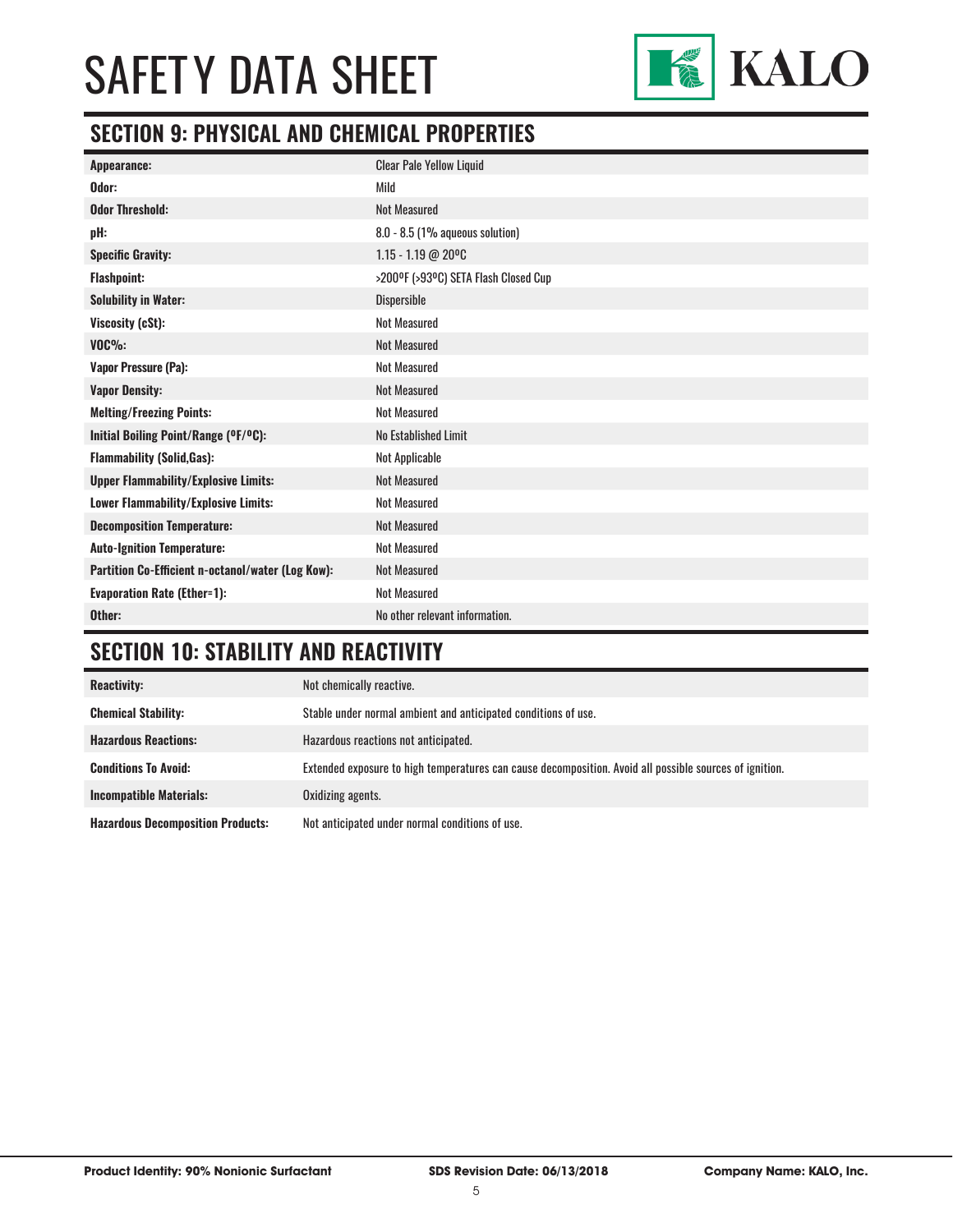

#### **SECTION 11: TOXICOLOGICAL INFORMATION**

|                                                                   | [ACUTE TOXICITY ESTIMATE]                                          |                          |
|-------------------------------------------------------------------|--------------------------------------------------------------------|--------------------------|
| Ingredients:                                                      | Proprietary Blend of Surfactants and Solvent                       |                          |
| Oral LD50mg/kg:                                                   | >2,000.00/Category: NA                                             |                          |
| Skin LD50mg/kg:                                                   | >2,000.00/Category: NA                                             |                          |
| <b>Inhalation Vapor LC50mg/L/4hr:</b>                             | >20.00                                                             |                          |
| Inhalation Dust/Mist LC50mg/L/4hr:                                | >11.00                                                             |                          |
| <b>ITEM</b>                                                       | <b>HAZARD</b>                                                      | <b>CATEGORY</b>          |
| <b>Acute Toxicity (mouth):</b>                                    | Not Applicable                                                     | $\overline{\phantom{a}}$ |
| <b>Acute Toxicity (skin):</b>                                     | Not Applicable                                                     | --                       |
| <b>Acute Toxicity (inhalation):</b>                               | Not Applicable                                                     | $\overline{\phantom{a}}$ |
| <b>Skin Corrosion/Irritation:</b>                                 | <b>Causes skin irritation.</b>                                     | $\mathbf{2}$             |
|                                                                   |                                                                    |                          |
| <b>Eye Damage/Irritation:</b>                                     | <b>Causes serious eye irritation.</b>                              | 2A                       |
| <b>Sensitization (respiratory):</b>                               | <b>Not Applicable</b>                                              | $-$                      |
| <b>Sensitization (skin):</b>                                      | <b>Not Applicable</b>                                              | $-$                      |
| <b>Germ Toxicity:</b>                                             | <b>Not Applicable</b>                                              | --                       |
| <b>Carcinogenicity:</b>                                           | Not Applicable                                                     | $-$                      |
| <b>Reproductive Toxicity:</b>                                     | <b>Not Applicable</b>                                              | $\overline{\phantom{a}}$ |
| <b>Specific Target Organ Systemic Toxicity-Single Exposure:</b>   | Not Applicable                                                     | $\overline{\phantom{a}}$ |
| <b>Specific Target Organ Systemic Toxicity-Repeated Exposure:</b> | May cause damage to organs through prolonged or repeated exposure. | $\mathbf{2}$             |

### **SECTION 12: ECOLOGICAL INFORMATION**

| <b>Toxicity:</b>                       | No additional information provided for this product.  |
|----------------------------------------|-------------------------------------------------------|
| <b>Persistence and Degradability:</b>  | There is no data available on the preparation itself. |
| <b>Bioaccumulative Potential:</b>      | Not measured.                                         |
| <b>Mobility In Soil:</b>               | No data available.                                    |
| <b>Results of PBT and vPvB Assess:</b> | This product contains no PBT/vPvB chemicals.          |
| <b>Other Adverse Effects:</b>          | No data available.                                    |

### **SECTION 13: DISPOSAL CONSIDERATIONS**

**Waste Treatment Methods:**

Do not allow into drains or water courses. Wastes and emptied containers should be disposed of in accordance with regulations made under the Control of Pollution Act and the Environmental Protection Act. Using information provided in this data sheet advice should be obtained from the Waste Regulation Authority, whether the special waste regulations apply. Dispose of contents in accordance with local and national regulations.